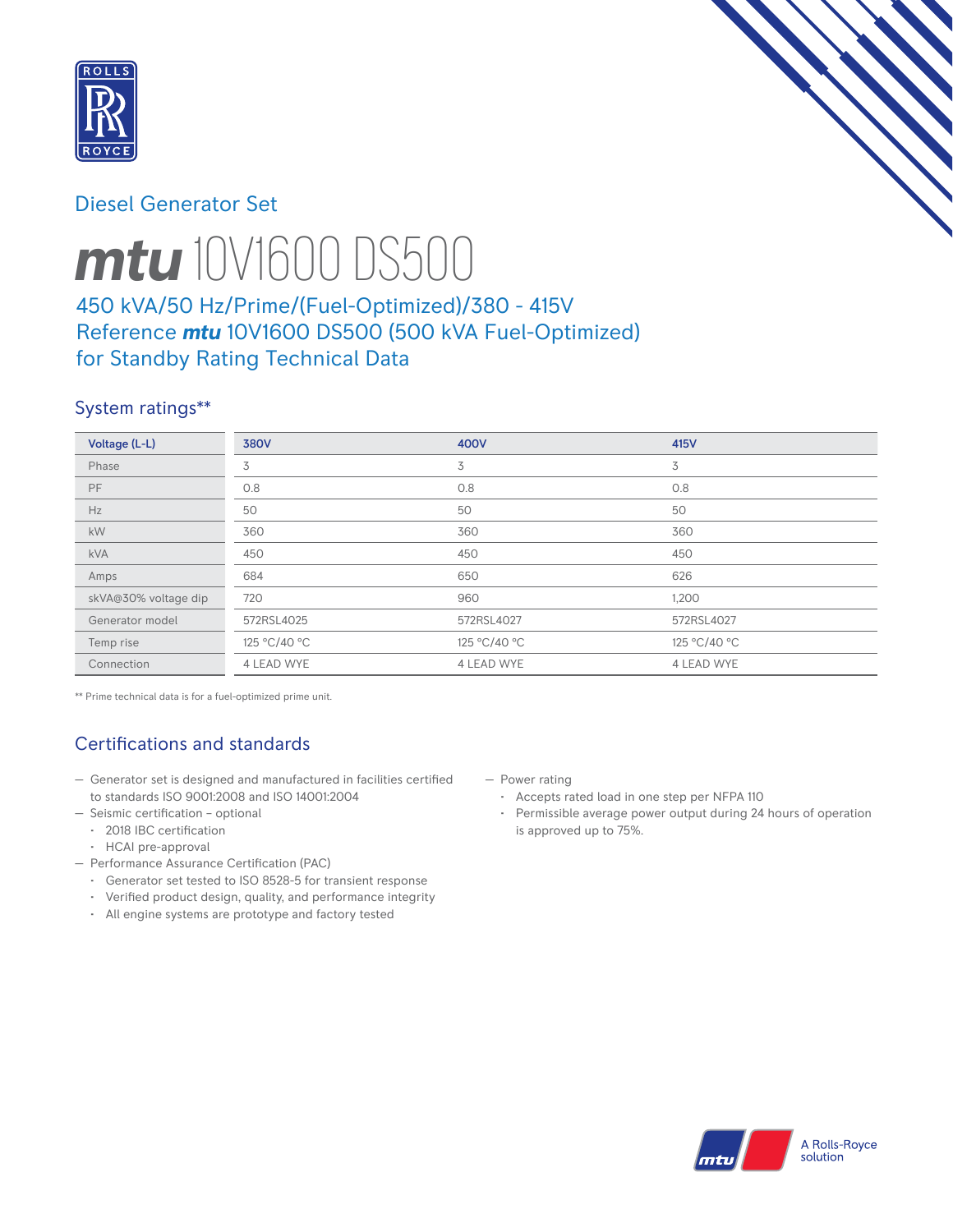## Standard features \*

- Single source supplier
- Global product support
- Two (2) Year/3,000 Hour Basic Limited Warranty
- 10V1600 diesel engine
	- 17.5 Liter displacement
	- Common rail fuel injection
	- 4-cycle
- Engine-generator resilient mounted
- Complete range of accessories
- Cooling system
- Integral set-mounted
	- Engine-driven fan

## Standard equipment \*

#### Engine

- Air cleaners
- Oil pump
- Oil drain extension and shut-off valve
- Full flow oil filter
- Closed crankcase ventilation
- Jacket water pump
- Thermostats
- Blower fan and fan drive
- Radiator unit mounted
- Electric starting motor 24V
- Governor electronic isochronous
- Base formed steel
- SAE flywheel and bell housing
- Charging alternator 24V
- Battery box and cables
- Flexible fuel connectors
- Flexible exhaust connection

#### Generator

- NEMA MG1, IEEE, and ANSI standards compliance for temperature rise and motor starting
- Sustained short circuit current of up to 300% of the rated current for up to 10 seconds
- Self-ventilated and drip-proof
- Superior voltage waveform
- Digital, solid state, volts-per-hertz regulator
- Brushless alternator with brushless pilot exciter
- 4 pole, rotating field
- 125 °C maximum prime temperature rise
- 1-bearing, sealed
- Flexible coupling
- Full amortisseur windings
- 125% rotor balancing
- 3-phase voltage sensing
- $\pm$  0.25% voltage regulation no load to full load
- 100% of rated load one step
- 5% maximum total harmonic distortion
- Generator
	- Brushless, rotating field generator
	- 2/3 pitch windings
	- Permanent Magnet Generator (PMG) supply to regulator
- 250% short circuit capability
- Digital control panel(s)
	- UL recognized, CSA certified, NFPA 110
	- Complete system metering
	- LCD display

#### Digital control panel(s)

- Digital metering
- Engine parameters
- Generator protection functions
- Engine protection
- CANBus ECU communications
- Windows®-based software
- Multilingual capability
- Communications to remote annunciator
- Programmable input and output contacts
- UL recognized, CSA certified, CE approved
- Event recording
- IP 54 front panel rating with integrated gasket
- NFPA 110 compatible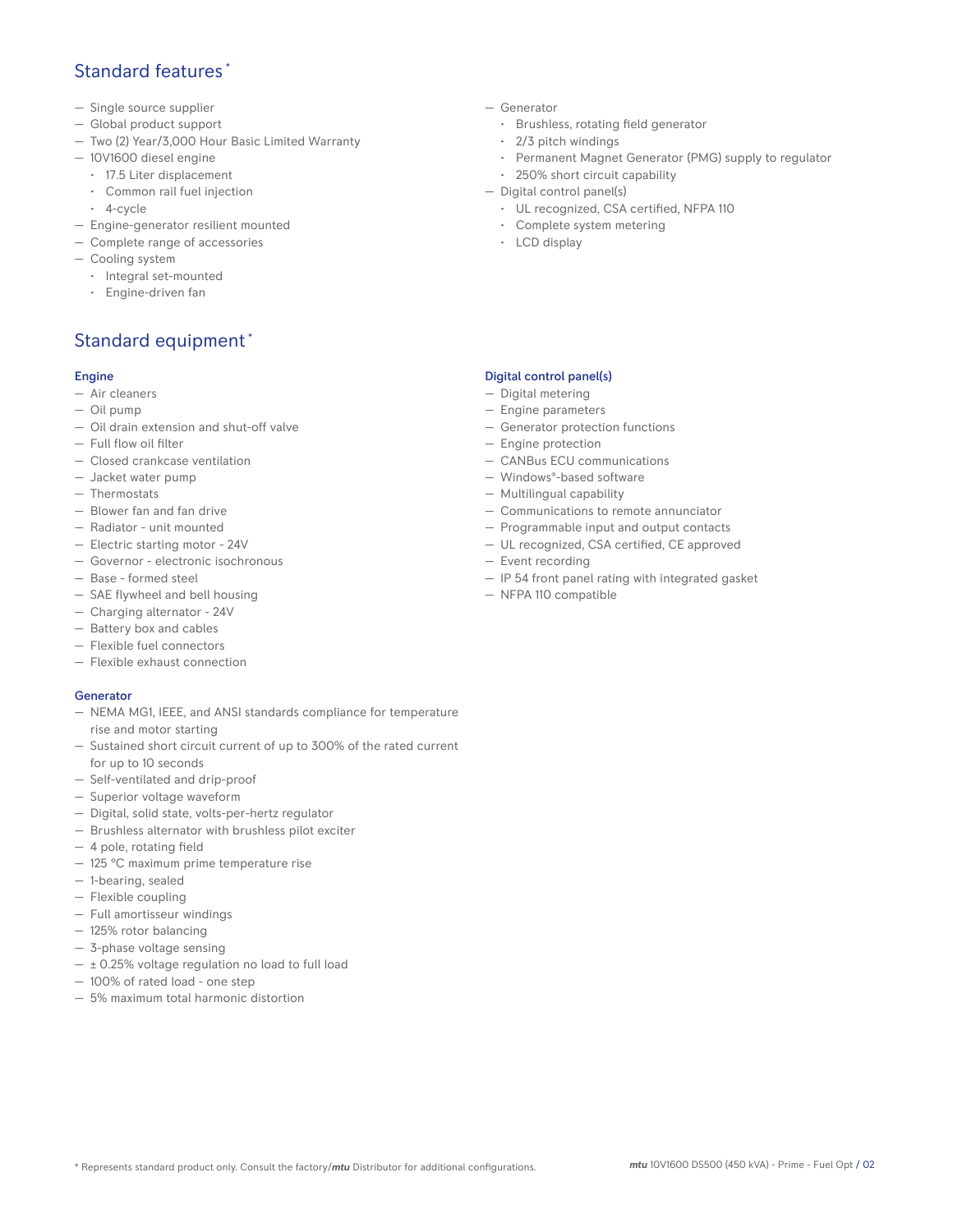## Application data

#### Engine

| Manufacturer                | mtu                           |
|-----------------------------|-------------------------------|
| Model**                     | 10V1600G10F                   |
| Type                        | 4-cycle                       |
| Arrangement                 | $10-V$                        |
| Displacement: L (cu in)     | 17.5 (1,068)                  |
| Bore: cm (in)               | 12.2(4.8)                     |
| Stroke: cm (in)             | 15(5.91)                      |
| Compression ratio           | 17.5:1                        |
| Rated rpm                   | 1.500                         |
| Engine governor             | electronic isochronous (ADEC) |
| Maximum power: kWm (bhp)**  | 407 (546)                     |
| Steady state frequency band | ± 0.25%                       |
| Air cleaner                 | dry                           |
|                             |                               |

### Liquid capacity

| Total oil system: L (gal)             | 61(16)      |
|---------------------------------------|-------------|
| Engine jacket water capacity: L (gal) | 60 (15.9)   |
| System coolant capacity: L (gal)      | 99.3 (26.2) |

#### Electrical

| 24    |
|-------|
| 1.050 |
| 4D.   |
|       |
|       |

#### Fuel system

| Fuel supply connection size    | -10 JIC 37° female                          | Maximum allowable back pressure at                          |
|--------------------------------|---------------------------------------------|-------------------------------------------------------------|
|                                | M20 x 1.5 male adapter provided             | outlet of engine, before piping: kPa (in. H <sub>2</sub> O) |
| Fuel return connection size    | -6 JIC 37° female                           |                                                             |
|                                | M <sub>14</sub> x 1.5 male adapter provided |                                                             |
| Maximum fuel lift: m (ft)      | 5(16)                                       |                                                             |
| Recommended fuel               | diesel #2                                   |                                                             |
| Total fuel flow: L/hr (gal/hr) | 340.7 (90)                                  |                                                             |

#### Fuel consumption \*\*

|                | <b>LUGE CONSUMPTION</b>                                              |               |
|----------------|----------------------------------------------------------------------|---------------|
| u              | At 100% of power rating: L/hr (gal/hr)                               | 91(24.1)      |
| F              | At 75% of power rating: L/hr (gal/hr)                                | 73 (19.4)     |
| e              | At 50% of power rating: L/hr (gal/hr)                                | 53 (13.9)     |
| V              |                                                                      |               |
| 3)             | Cooling - radiator system **                                         |               |
| 3)             | Ambient capacity of radiator: °C (°F)                                | 50 (122)      |
| 1)             | Maximum restriction of cooling air:                                  |               |
| :1             | intake and discharge side of radiator: kPa (in. H <sub>2</sub> 0)    | 0.2(0.8)      |
| 0              | Water pump capacity: L/min (gpm)                                     | 433 (115)     |
| C)             | Heat rejection to coolant: kW (BTUM)                                 | 210 (11,942)  |
| 5)             | Heat rejection to after cooler: kW (BTUM)                            | 47 (2,673)    |
| ℅              | Heat radiated to ambient: kW (BTUM)                                  | 48.1 (2,735)  |
| .<br>V         | Fan power: kW (hp)                                                   | 16.4(22)      |
|                | Air requirements **                                                  |               |
| 6)             | Aspirating: *m <sup>3</sup> /min (SCFM)                              | 24 (848)      |
| 9)             | Air flow required for radiator                                       |               |
| .2)            | cooled unit: *m <sup>3</sup> /min (SCFM)                             | 554 (19,564)  |
|                | Remote cooled applications; air flow required for                    |               |
|                | dissipation of radiated generator set heat for a                     |               |
| 24             | maximum of 25 °F rise: *m <sup>3</sup> /min (SCFM)                   | 174.7 (6,169) |
| 50             |                                                                      |               |
| ŀD             | * Air density = $1.184 \text{ kg/m}^3$ (0.0739 lbm/ft <sup>3</sup> ) |               |
| $\overline{2}$ |                                                                      |               |
|                | <b>Exhaust system **</b>                                             |               |
|                | Gas temperature (stack): °C (°F)                                     | 549 (1,020)   |
|                | Gas volume at stack temperature: m <sup>3</sup> /min (CFM)           | 68 (2,416)    |
| ıle            | Maximum allowable back pressure at                                   |               |

0) 8.5 (34.1)